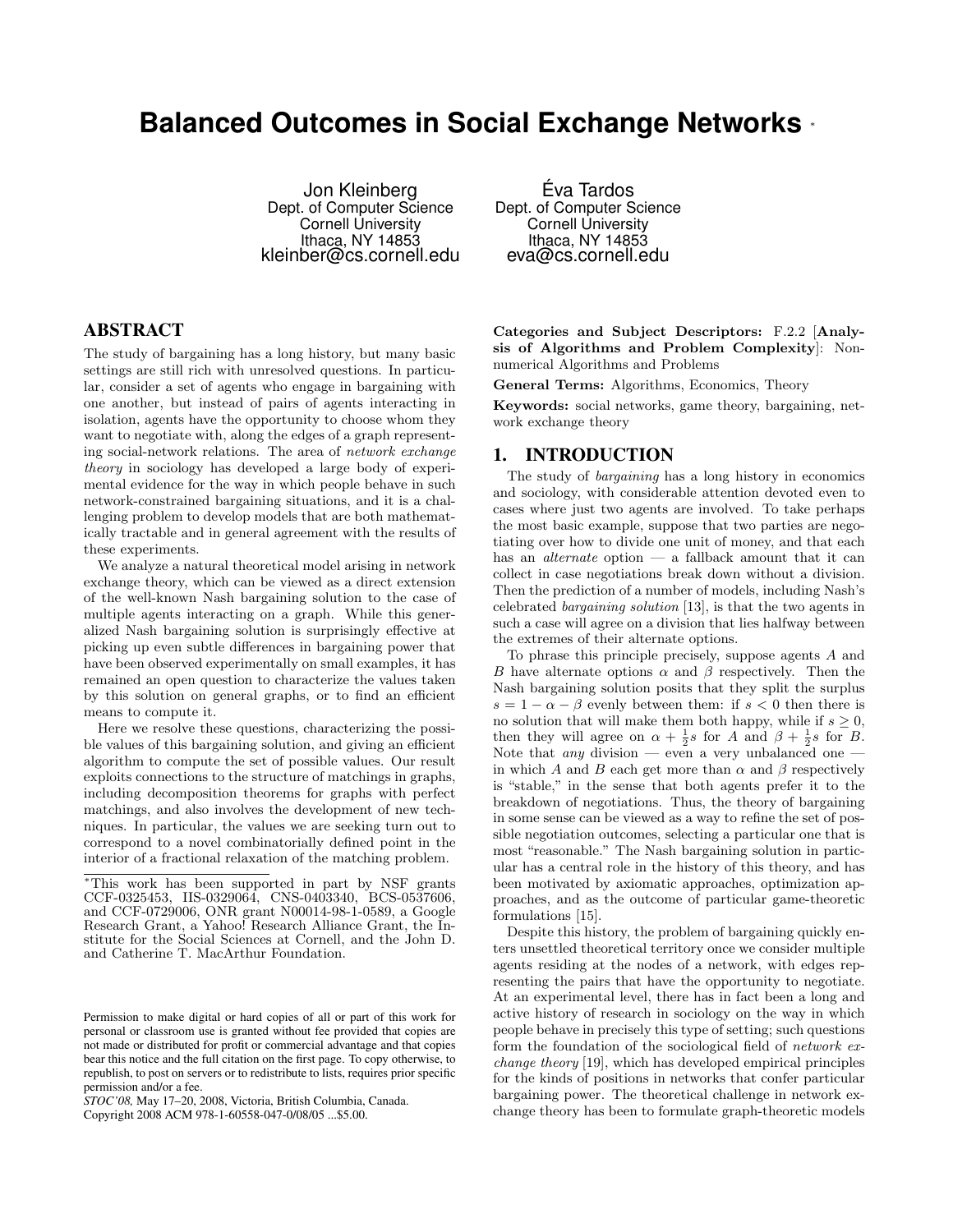that align with the results of these experiments.

One particularly clean theoretical model arising in network exchange theory, a proposal of Cook and Yamagishi in 1992 [6], can be formulated as a natural generalization of the Nash bargaining solution to arbitrary networks, in which the outside options for each agent arise directly from the network structure, rather than having to be specified externally. It (along with related formalisms) has been found to be surprisingly effective at picking up even subtle differences in bargaining power that have been discovered through experimental work on human subjects [19]. Unfortunately, while it is possible to work out the values predicted by this generalized Nash bargaining solution on small examples, it has remained an open question to characterize these values on general graphs, including the questions of which graphs have a well-defined solution under this notion, and whether such solutions can be computed by an efficient algorithm.

Here we resolve these questions, characterizing the possible values that this generalized Nash bargaining solution can take on arbitrary graphs, and giving an efficient algorithm to compute the set of possible values. Our result exploits connections to the structure of matchings in graphs, via the Edmonds-Gallai structure theorem and the decomposition of a perfectly matchable graph into elementary subgraphs [11]; this in turn provides some further insight into the qualitative observations that arise from experiments in network exchange theory.

We now describe some background on network exchange theory, including the experimental observations that motivate the need for such a model, before turning to the formulation of our results.

Network exchange theory*.* Network exchange theory originates from the goal of understanding power imbalances in the relationships between pairs of people [8]. This includes relationships in economic or political settings, as well as in social interaction more generally — such as the roles people play in groups of friends, communities, or organizations. A common theme here is to view social relations between two individuals as producing value for both; the extent to which this value is divided between them can be seen as a kind of latent bargaining known as social exchange, and power is then related to the imbalance in this division — with the powerful party in the relationship getting the majority of the value. We will be deliberately vague in specifying what this value is, since it clearly depends on the type of social relation — in a business partnership, the more powerful party may get better terms, while in a friendship, the more powerful party may be more the focus of attention, may get their way more often, and so forth.

Network exchange theory begins from the hypothesis that these power imbalances may arise in part for structural reasons — that is, based on an individual's position in a social network. How, then, should we characterize a powerful position in a network? For example, in the set of friendships within a group of five people depicted in Figure 1, node  $v$ intuitively holds a powerful position: nodes  $u$  and  $w$  are completely dependent on  $v$  for their social relations in the group, while v occupies a central position and has the power to focus his or her social energies on multiple options.

To make such intuitions precise, exchange theorists beginning in the 1970s developed a bargaining-based experimental framework [4, 5] that has continued to be used up to the



Figure 1: A social network on five people, with node v occupying an intuitively powerful position.

present. In a controlled laboratory setting, n human subjects are asked to each play the role of one of the  $n$  nodes of a graph such as the one in Figure 1. The value in each social relation is captured by placing a fixed sum of money (say, \$1) on each edge. Nodes now engage in free-form negotiation (say, via instant messaging from different computer terminals) over how to divide the units of money on each edge. By the end of the time limit, each node  $v$  is supposed to reach an agreement with at most one neighbor w on how to divide the money on their incident edge; if  $v$  is able to reach such an agreement, then she gets her agreedupon share of the money on this edge, and if  $v$  is not able to reach an agreement with any neighbor, then she gets 0. A central question is whether certain nodes tend to make a disproportionate amount of money in such an experiment, in a reproducible way across different sets of subjects.

The network in Figure 1 is one that has been studied extensively in these experiments, with predictable results. Since v can only complete one successful transaction, one of nodes u or w in this network will necessarily be left out and hence get 0. Node  $v$  uses this power over  $u$  and  $w$  to obtain close to the full amount on the edge where she does reach an agreement, and so even the node among  $u$  and  $w$  that completes a transaction gets close to  $0$ . Meanwhile, node  $x$ quickly realizes that it's useless to bargain with  $v$ , and so he spends most of his energy bargaining with  $y$  on essentially equal terms, reaching a split close to  $\frac{1}{2}$ - $\frac{1}{2}$ .

Network exchange theory experiments have been carried out under many different conditions — for example, participants can have knowledge of the full graph or only the names of their neighbors; negotiation can be done in free text or through a highly restricted interface that limits communication — and the results are robust, in the sense that the general properties of power imbalances that we discuss here are present essentially regardless of these how these experimental design decisions are made.

Gradations of power*.* The outcomes of experiments on the network in Figure 1 are relatively simple to understand, and they conceptually arise from the consequences of negotiation on two even simpler graphs: a 3-node path, in which the middle node acquires almost all the value; and a 2-node path, in which the two sides tend to split the value approximately equally. Other small examples show that the results of negotiation cannot be reduced to superficial statements about "central" positions in the network structure. For example, in experiments on the 5-node path in Figure  $2(a)$ , nodes  $v$  and  $x$  acquire almost all the value: although  $w$  in-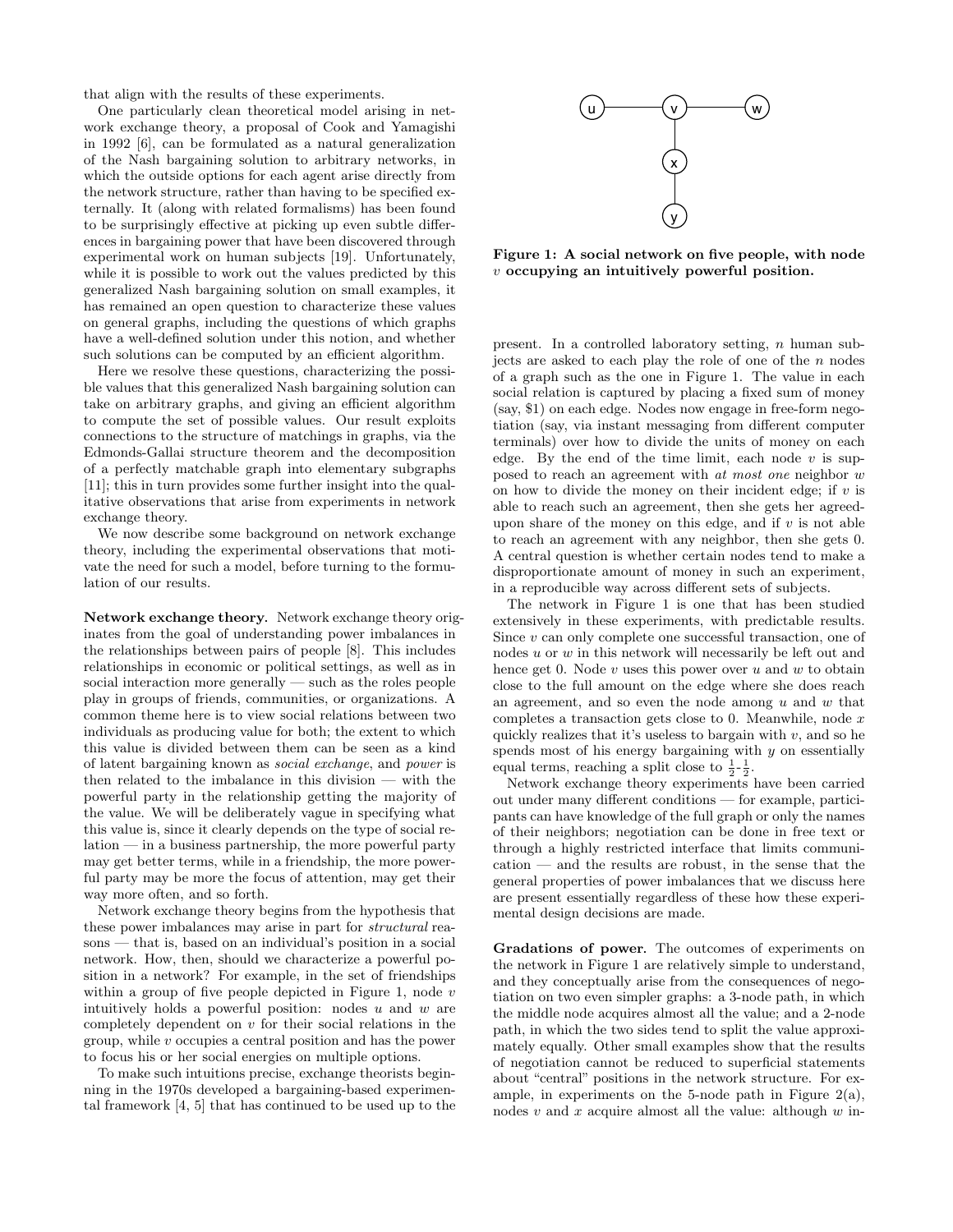

Figure 2: Three small graphs studied extensively in network exchange theory.

tuitively occupies the "central" position in the network, this does not confer any real bargaining power, since his two potential partners  $v$  and  $x$  each have alternate, and very weak, neighbors.

The results of the experiments take on further subtleties when we look at other small graphs in which the negotiation outcomes on edges do not gravitate toward the extremes of  $\frac{1}{2}$ - $\frac{1}{2}$  or 0-1. On the 4-node path in Figure 2(b), for example,  $v$  has the power to exclude  $u$ , but it is costly to exercise this power: it requires  $v$  to negotiate with  $w$ , who has an alternate, weak partner. (The argument for  $w$  is symmetric.) Experiments bear out this "weak power", showing that  $v$ tends to obtain between  $7/12$  and  $2/3$  — but not more — in transactions with  $u$  [12, 17]. A similar kind of weak power applies to node  $v$  in the graph in Figure  $2(c)$ ; in experiments here, v tends to obtain strictly between  $1/2$  and 1, and in fact consistently a bit higher than the node labeled  $v$  obtains in the 4-node path.

A natural question — pursued by exchange theorists concurrently with the experimental work  $-$  has been to find simple graph-theoretic measures that could explain these gradations in bargaining power as a function of position in the network.

Balanced outcomes*.* We begin by introducing some terminology that will make the discussion easier. We will focus here on the final outcomes experienced by the nodes, rather than the fine-grained dynamics of negotiation that lead to it — that is, with the experimental results providing guidance as to the outcomes that arise in practice, we wish to formalize a prediction for the result of simultaneous negotiation across the edges of a graph  $G$ , when each node can engage in at most one transaction.

To begin with, then, we say that an outcome of network exchange on a graph  $G$  consists of a matching  $M$  (indicating the pairs that transact), and a value  $\gamma_v$  obtained by each node v, such that each pair of nodes  $(v, w)$  that forms an edge in M divides the one unit of value on this edge:  $(v, w) \in$ M implies  $\gamma_v + \gamma_w = 1$ . Nodes v that are unmatched receive  $\gamma_v = 0$ . Given an outcome, we can define  $\alpha_v$  to be the best alternative that  $v$  could obtain if it broke its current agreement and formed another one:  $\alpha_v$  is the maximum, over all  $u$  to which  $v$  is connected by an edge not in  $M$ , of  $1 - \gamma_u$ ; we set  $\alpha_v = 0$  when v has no other alternatives. (That is, v has the option of stealing u away from its current transaction — which yields it  $\gamma_u$  — by offering any value exceeding  $\gamma_u$  by an arbitrarily small amount, and keeping the remainder. Note also that  $\alpha_v$  is well-defined even for nodes that are not matched by  $M$ .) We will say that an outcome is *stable* if  $\alpha_v \leq \gamma_v$  for all nodes v. Stability is an essential but very weak property; there is generally a wide

range of possible (but experimentally implausible) outcomes satisfying it.

To formalize a kind of outcome that agrees with the results of the experiments, Cook and Yamagishi proposed the following natural notion, which can be viewed as a direct extension of the Nash bargaining solution to a network context [6]. One defines a balanced outcome to be an outcome in which, for each pair  $(v, w) \in M$ , the values  $\gamma_v$  and  $\gamma_w$ represent the Nash bargaining solution for  $v$  and  $w$ , given their alternatives  $\alpha_v$  and  $\alpha_w$ . Thus, we are simply seeking a set of self-consistent values at the nodes, such that each transaction follows the Nash bargaining solution given the values in the rest of the network.

It is striking to consider how the balanced outcomes align with experimental observation. First, in Figure 1 they assign a value of 1 to node v and  $\frac{1}{2}$  each to nodes x and y. (While the matching  $M$  in this case is not unique, the values are.) The balanced outcomes in Figure 2(a) all give values of 1 to nodes  $v$  and  $x$ . And perhaps most interestingly, balanced outcomes identify the various gradations of weak power in Figures 2(b) and 2(c): the reader can check that in both cases, the balanced outcome is unique, and it gives  $\frac{2}{3}$  to nodes v and w in Figure 2(b), and  $\frac{3}{4}$  to node v in Figure 2(c) (i.e. slightly more than on the 4-node path, but still bounded away from 1).

However, the application of this formalism was restricted in the network exchange theory literature to the analysis of small examples, due to the open question mentioned at the outset: Beyond individual examples, it has remained unknown how to characterize and compute the balanced outcomes for an input graph in general. For example, given the fixed-point nature of the definition, it is not even a priori clear whether the values in a balanced outcome are necessarily rational or finitely representable.

Our results*.* In this paper, we resolve this set of questions. We prove that a balanced outcome exists if and only a stable outcome exists, and we provide an algorithm that efficiently computes the set of balanced outcomes for a graph G. The existence of stable outcomes provides a natural condition for the existence of a balanced outcome, and we also find a tractable description of the set of all balanced outcomes in a given graph G. (When balanced outcomes exist for G, at least one outcome — but not necessarily all — consists entirely of rational values.) We also extend the algorithmic and existence results to the case of weighted graphs, in which the value being divided across an edge can vary from one edge to another — this too has been an object of experimental work in network exchange theory.

An interesting aspect of the solution is that while balanced outcomes have a very natural definition, they do not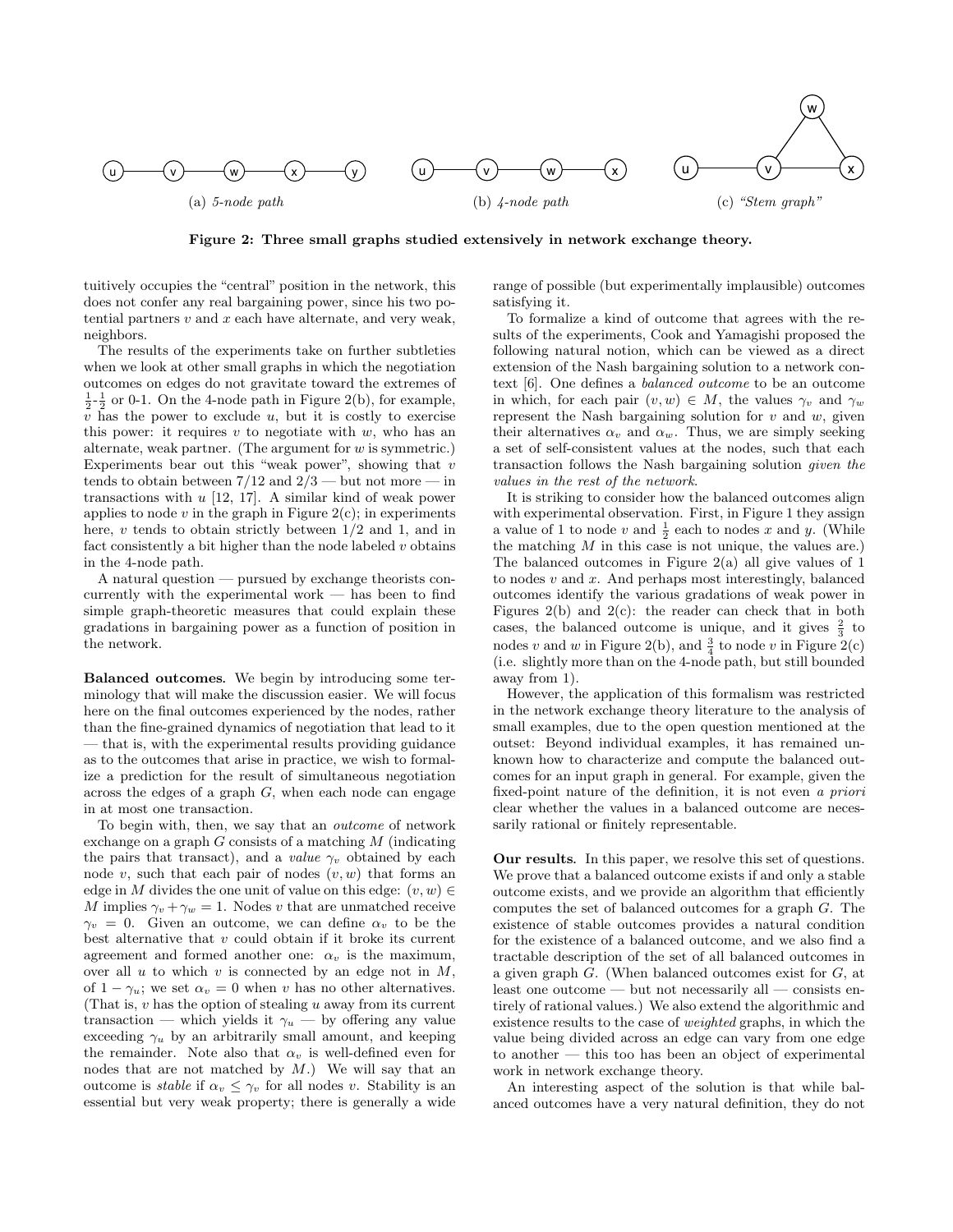map naturally onto standard values associated with matchings in graphs. It is not hard to see that any stable outcome (and hence any balanced outcome) must involve a maximum matching M, and that the values  $\gamma_v$  must satisfy the constraints for dual variables supporting a fractional relaxation of the maximum matching problem. However, as the examples in Figures 2(b) and 2(c) make clear, a balanced outcome's node values do not generally occur at or near the extreme points of the dual polytope. While matching theory has tended to focus on questions that are answered by values at these extreme points, balanced outcomes provide a natural instance of a notion whose very definition requires us to consider solutions in the interior of the polytope (or in the relative interior of a face)  $-$  a part of the space that has tended to be less well-explored by matching theory.

We begin by partially separating a balanced outcome into its "extreme" and "interior" parts, using the Edmonds-Gallai structure theorem for matchings in graphs [11]. We show that the values in a balanced outcome on certain parts of the decomposition must be 0 or 1, leaving us with a remaining part where the values are generally balanced between these extremes. This remaining part, which always possesses a perfect matching, is where the main source of complexity lies; it is handled by a further decomposition into elementary subgraphs [11], and an algorithm that iteratively sets values on edges starting with long (possibly non-simple) paths on which the Nash bargaining solution is as constrained as possible.

Further related work*.* A number of lines of work in economics have modeled the behavior of buyers and sellers interacting in a network, and this is related in a thematic sense to the special case of our model restricted to bipartite graphs. Indeed, if we designate one side of a bipartite graph as the set of sellers, and the other as the set of buyers, then we can re-cast the model underlying balanced outcomes as an equivalent one in which sellers and buyers bargain about the prices at which various copies of a good — having zero value to sellers and unit value to buyers — will be sold. In this way, our model can be compared at a general level to lines of work in matching markets [16], competitive equilibrium in networks [9, 18], graph-structured auctions [10], and price-determination through bargaining [2, 3, 7, 14].

These economic models differ significantly from our approach in their specifics. Perhaps the most closely related is a model of Corominas-Bosch [7], though it remains quite different as well: it incorporates explicit bargaining dynamics in a graph but leads to a model in which all nodes essentially receive values of 0,  $\frac{1}{2}$ , or 1. Thus, it deals only with "extreme" outcomes, and is not able to capture the kinds of weak power that are essential both to our model and to the observations of network exchange theory experiments. (We note that follow-up work by Charness, Corominas-Bosch, and Frechette [3] ran human-subject experiments in qualitative agreement with the model of Corominas-Bosch [7]. It is an interesting question to consider the divergence between the experiments of [3] and the wide range of experiments in network exchange theory; while this is not fully settled, it quite possibly involves the rigid synchronization of alternating simultaneous seller proposals and buyer proposals imposed by Charness et al., together with the fact that buyer-seller pairs immediately dropped out of the system as transactions were completed.)

# 2. BIPARTITE GRAPHS WITH UNIQUE PER-FECT MATCHINGS

As a first step toward a general characterization of balanced outcomes, we consider a restricted but illuminating special case: bipartite graphs that possess unique perfect matchings. As the earlier discussion around Figure 2(b) indicates, this special case already contains some of the main sources of subtlety. And for our presentation here, it is useful as a controlled setting in which to introduce some of the arguments; it also has an interesting equivalent formulation as a problem on partially ordered sets.

The connection to posets arises as follows. Let  $G = (V, E)$ be a bipartite graph, with color classes  $X$  and  $Y$ , and suppose that G has a unique perfect matching M. Consider the orientation of G with edges in M oriented from  $X$  to Y, and all other edges oriented from  $Y$  to  $X$ . Since  $M$  is the only perfect matching in G, the resulting directed graph must be acyclic. We define a poset on the nodes of  $X$ , declaring  $v \preceq w$  if and only if w is reachable from v in the directed graph. We also add to the poset two additional elements: an element ⊥ below all minimal elements, and an element  $\top$  above all maximal elements. We write  $X^+ = X \cup \{\bot, \top\}$ and refer to this partially ordered set as the poset induced by M on  $X^+$ .

Now, recall the definitions of stable and balanced outcomes in G from Section 1. We define a corresponding notion of "balance" in posets as follows. Let  $\mathcal P$  be a poset, and suppose it has a unique minimal element  $\perp$  and a unique maximal element  $\top$ . We will refer to all elements of  $P$  other than  $\perp$  and  $\top$  as *internal*. We say that a *consistent labeling* of P is an assignment of a number  $\gamma_a \in [0,1]$  to each element  $a \in \mathcal{P}$ , subject to the condition that  $\gamma_{\perp} = 0$ ,  $\gamma_{\perp} = 1$ , and  $\gamma_a \leq \gamma_b$  whenever  $a \preceq b$  in the partial order. (Although it is not important for the discussion here, we note that the set of all labelings satisfying this latter condition, viewing each as a vector  $(\gamma_a : a \in \mathcal{P}) \in \mathbf{R}^{|\mathcal{P}|}$ , forms the *order polytope* of P.) For any set  $A \subseteq \mathcal{P}$  containing  $\perp$  and  $\top$ , we can also speak of a consistent labeling of A, by simply considering the partial order restricted to A.

We say that a consistent labeling is *balanced* at an internal element b if the value  $\gamma_b$  is the midpoint of max<sub>a $\prec_b \gamma_a$ </sub> and  $\min_{c\geq b} \gamma_c$ . More generally, we say that the labeling is balanced at a set of internal elements  $S \subseteq \mathcal{P}$  if it is balanced at each  $b \in S$ .

We connect balanced outcomes in  $G$  to balanced poset labelings via the following fact; the translation between these two notions follows from the definition of  $\alpha_v$  in Section 1.

PROPOSITION 2.1. Let  $G = (V, E)$  be a bipartite graph with color classes  $X, Y$ , and with a unique perfect matching M. Let  $P$  be the poset induced by M on  $X^+$ . Consider an outcome of network exchange G with matching M and values  ${\gamma_v : v \in V}$ , where we also define  ${\gamma_\perp} = 0$  and  ${\gamma_\perp} = 1$ .

- (a) The outcome is stable in G if and only if  $\{\gamma_v : v \in X^+\}$ is a consistent labeling of P.
- (b) The outcome is balanced in G if and only if  $\{\gamma_v : v \in$  $X^+$  is a balanced labeling of  $\mathcal{P}$ .

Constructing a balanced poset labeling*.* We now prove by an efficient construction that every poset (with unique minimum and maximum) has a unique balanced labeling; in view of Proposition 2.1, this will prove that bipartite graphs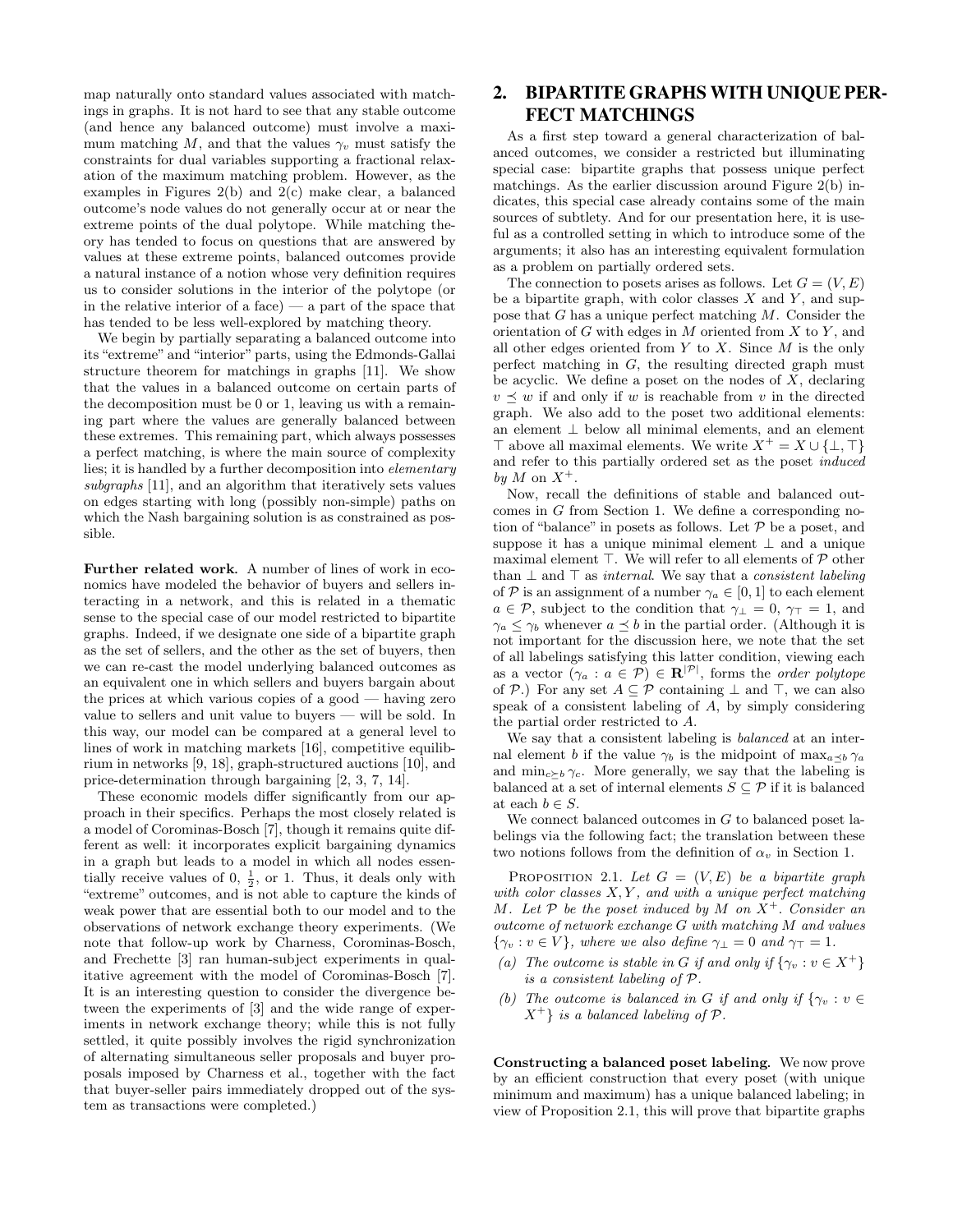with unique perfect matchings have unique balanced outcomes. In fact, we prove the following slightly more general statement, in which certain poset elements can be pre-set to constant values; this will also be useful in the next section when we consider general bipartite graphs.

THEOREM 2.2. For every poset  $P$  with unique minimum and maximum, every set  $A \subseteq \mathcal{P}$  containing this minimum and maximum, and every consistent labeling  $\gamma$  of A, there exists a unique consistent labeling  $\gamma^*$  extending  $\gamma$  that is balanced at every element of  $P - A$ . Moreover, this labeling  $\gamma^*$  can be efficiently computed.

We will prove this by analyzing an algorithm to construct the labeling  $\gamma^*$ . The algorithm works in stages, as follows. At the start of each stage s, a subset  $B_s \supseteq A$  has already been labeled, and the remaining elements are unlabeled. Initially,  $B_1 = A$ . At the start of a given stage, we say that a chain  $C = b_1 \leq b_2 \leq \cdots \leq b_r$  in  $P$  is anchored if  $r > 2$ , the endpoints  $b_1$  and  $b_r$  of C are labeled, and all its other elements are unlabeled. Notice that as long as  $B_s \neq \mathcal{P}$ , there is at least one anchored chain at the start of stage s.

In a given stage s, we find an anchored chain  $C_s = b_1 \preceq$  $b_2 \preceq \cdots \preceq b_r$  that minimizes the following gap parameter:  $\delta_s = \frac{\overline{\gamma}_{b_r} - \gamma_{b_1}}{1}$  $\frac{r}{r-1}$ . We assign values to  $b_2, \ldots, b_{r-1}$  that are equally spaced between  $\gamma_{b_1}$  and  $\gamma_{b_r}$ . This increases the set of labeled elements: we have  $B_{s+1} = B_s \cup C_s$ . We continue iterating through stages until all elements are labeled.

This is the full algorithm. Clearly it terminates with a labeling of  $P$ ; we now argue that this labeling is balanced at  $P - A$ . The first key step in doing this is to show that the gap values  $\delta_1, \delta_2, \delta_3, \ldots$  found in sequence by the algorithm are non-decreasing.

LEMMA 2.3. For all  $s \geq 1$ , we have  $\delta_s \leq \delta_{s+1}$ .

Proof. Suppose by way of contradiction that for some s we have  $\delta_{s+1} < \delta_s$ . Now, if the endpoints of the chain  $C_{s+1}$ were already labeled at the start of stage s, then  $C_{s+1}$  could have been chosen in stage s, a contradiction. Thus, at least one endpoint of  $C_{s+1}$  was labeled during stage  $s$  — in other words, at least one endpoint of  $C_{s+1}$  lies on  $C_s$ . Let us consider the case in which the lower endpoint does but the upper one does not. (The cases in which only the upper one does, or in which both do, are analogous.)

Thus, let  $C_s = b_1 \preceq b_2 \preceq \cdots \preceq b_r$ , let  $C_{s+1} = c_1 \preceq$  $c_2 \preceq \cdots \preceq c_q$ , and suppose that  $c_1 = b_p$  for some p. Then since  $\delta_{s+1} < \delta_s$ , the chain  $C'_s = b_1 \preceq b_2 \preceq \cdots \preceq b_p \preceq c_2 \preceq$  $\cdots \preceq c_q$  is anchored at the start of stage s, and has a strictly smaller gap than  $C_s$ . This contradicts our choice of  $C_s$  in stage  $s$ .  $\blacksquare$ 

An analogous argument, applied to two-element chains with one newly-labeled end, forms the induction step in an argument that after each stage, the labeling is balanced on all elements that have been labeled up through the end of that stage. We omit the proof.

Lemma 2.4. For each s, the labeling at the end of stage s is balanced on each element of  $B_{s+1}$ .

Hence, by induction, the labeling at the end of the algorithm is balanced on all elements of  $P - A$ , as required.

We now argue that the labeling produced by our algorithm is the unique balanced labeling. Indeed, consider any

consistent labeling  $\beta$  that agrees with  $\gamma^*$  on the elements of A, and is balanced on the elements of  $\mathcal{P} - A$ . The following fact provides the induction step in proving that  $\beta$  must in fact agree with  $\gamma^*$  everywhere; the proof argues that the smallest gap created by  $\beta$  on elements labeled after stage s must in fact be the gap  $\delta_s$ .

LEMMA 2.5. For each  $s \geq 1$ , if  $\beta$  agrees with  $\gamma^*$  on the elements of  $B_s$ , then it must agree with  $\gamma^*$  on the chain  $C_s$ as well.

*Proof.* Consider the labelings  $\gamma^*$  and  $\beta$  restricted to the elements of  $B_s$ , where they are assumed to agree. Among all pairs of elements  $a \preceq b$ , at least one of which does not belong to  $B_s$ , choose a pair for which  $\beta_b - \beta_a$  is minimum. Let  $\delta$  denote this difference.

Suppose  $b \notin B_s$ . (The case in which  $b \in B_s$  is analogous.) Then  $b \notin A$ , so the labeling  $\beta$  is balanced at b, and hence there is an element  $b_2$  such that  $\beta_{b_2} - \beta_b = \delta$ . (Note that we have equality here since  $\delta$  was chosen as the minimum difference between any comparable pair, at least one of which is not in  $B_s$ .) If  $b_2 \notin A$ , then by the same argument there is an element  $b_3$  such that  $\beta_{b_3} - \beta_{b_2} = \delta$ . We continue this process until we first reach an element  $b_r \in B_s$ .

Now, if  $a$  is also not in  $B_s$ , then we can perform an analogous procedure moving downward in the partial order, producing elements  $a_q \preceq a_{q-1} \preceq \cdots \preceq a_2 \preceq a$  such that the labels of consecutive elements under  $\beta$  differ by exactly  $\delta$ , and such that  $a_q$  is the only element in this sequence belonging to  $B_s$ .

Now, if we consider the chain  $C = a_q \preceq a_{q-1} \preceq \cdots \preceq$  $a_2 \preceq a \preceq b \preceq b_2 \preceq \cdots \preceq b_r$ , it is anchored at the start of stage s and has gap value  $\delta$ . Moreover, by the minimality of δ, this must also be the gap  $δ<sub>s</sub> = δ$  of the chain  $C<sub>s</sub>$  (which may or may not be the same as  $C$ ).

Finally, suppose that there are two consecutive elements  $c$ and c' on  $C_s$  for which  $\beta_{c'} - \beta_c \neq \delta$ . Then there would be two consecutive elements for which this difference is strictly less than  $\delta$ , again contradicting the minimality of  $\delta$ . This shows that  $\beta$  agrees with  $\gamma^*$  on the elements of  $C_s$ , as required.

#### 3. GENERAL BIPARTITE GRAPHS

Next we will extend this solution to the case of bipartite graphs without the assumption that  $G$  has a unique perfect matching. Our main result for bipartite graphs is that

THEOREM 3.1. For any bipartite graph  $G$ , and any matching  $M$  in  $G$ , there is a balanced outcome involving  $M$  if and only if  $M$  is a maximum matching. In particular, there exists a balanced outcome for every bipartite graph G.

The proof uses a structure called the Edmonds-Gallai decomposition [11], which lets us separate the graph into a portion containing a perfect matching, and a portion on which all stable outcomes take 0-1 values. For the portion of the graph containing a perfect matching, we use a further decomposition into elementary subgraphs [11], as we explain below. We will see that the special case considered in the previous section is the case in which each elementary subgraph in the decomposition consists of a single edge; larger elementary subgraphs will give us more flexibility in assigning values in a balanced outcome.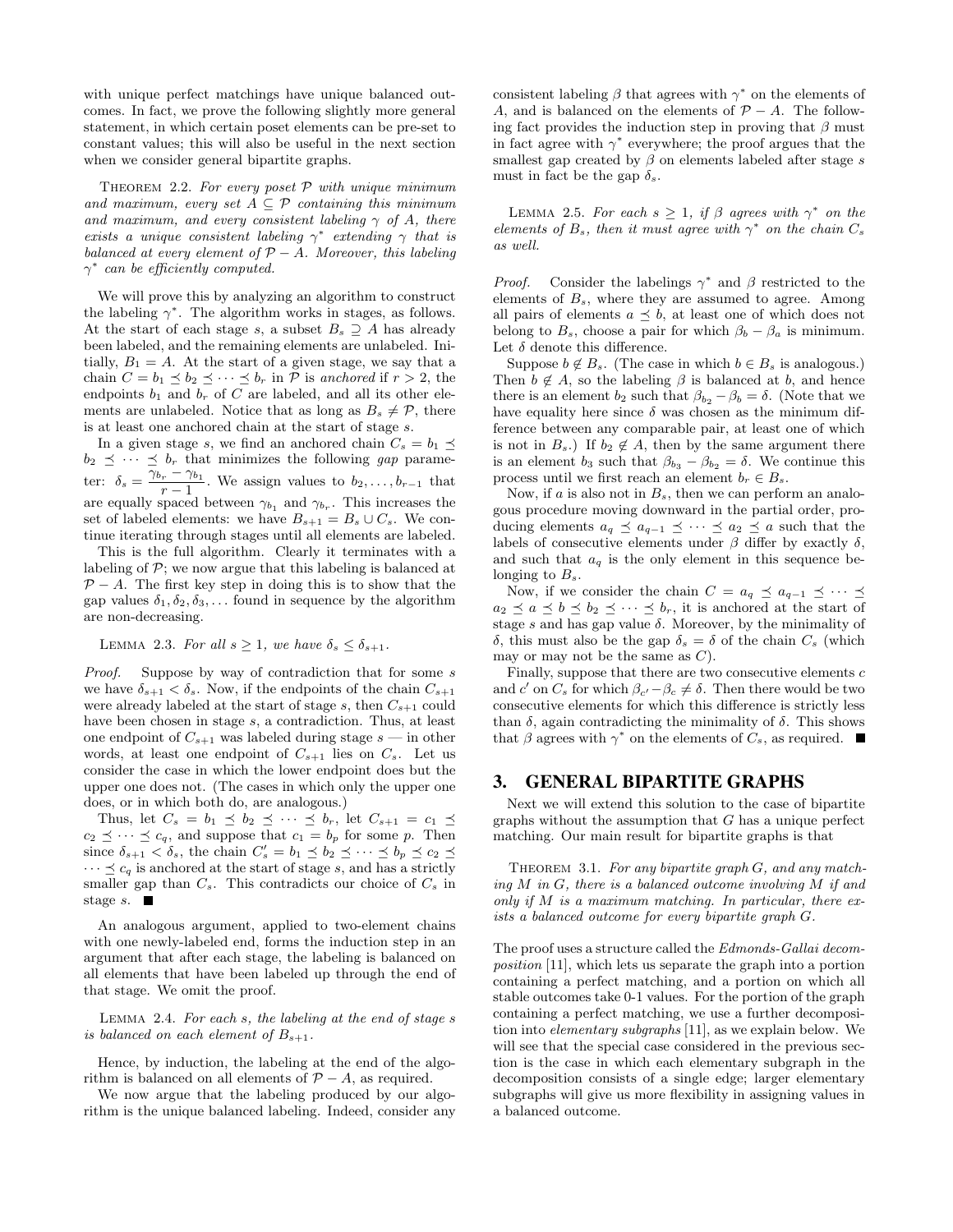The Edmonds-Gallai decomposition*.* Our proof of this theorem begins with the following observation, whose proof is straightforward.

PROPOSITION 3.2. In any stable outcome for a bipartite graph  $G$ , the matching  $M$  must be maximum; and if  $v$  is a node that is not part of every maximum matching, then  $\gamma_v = 0.$ 

Let  $D$  be this set of nodes  $v$  that are not part of every maximum matching. The Edmonds-Gallai decomposition of a graph  $G = (V, E)$  partitions V into three parts: the set D, which in a bipartite graph forms an independent set; a set A consisting of all nodes with a neighbor in  $D$ ; and a set  $C = V - D - A$  in which there is always a perfect matching [11]. In any stable outcome, we have  $\gamma_v = 0$  for all  $v \in D$  by Proposition 3.2; we have  $\gamma_v = 1$  for all  $v \in A$ ; and hence we can essentially reduce the problem to one in which we need to find values for the subgraph  $G[C]$  — i.e. for bipartite graphs containing at least one perfect matching.

Note that the graph in Figure 1 gives a succinct example of this decomposition: in that graph,  $D = \{u, w\}, A = \{v\},\$ and  $C = \{x, y\}$ ; and we have  $\gamma_u = \gamma_w = 0$ , while  $\gamma_v = 1$  and  $\gamma_x = \gamma_y = \frac{1}{2}$ . Other general principles are reflected in this graph as well: for example, the fact that it is useless for  $x$  to negotiate with  $v$  is an instance of the more general principle that for any graph G, if a node  $x \in C$  has a neighbor  $v \in A$ , then this neighbor provides x only with  $1 - 1 = 0$  as an alternate option.

Bipartite graphs with perfect matchings*.* Most of the complexity, then, arises for graphs  $G[C]$  with perfect matchings. To analyze such a graph, we further decompose  $C$  into elementary subgraphs [11]: if  $E' \subseteq E$  is the set of edges that occur in some perfect matching of C, then the connected components  $H_1, \ldots, H_r$  of  $(C, E')$  are called the elementary subgraphs. We call an elementary subgraph *trivial* if it consists of just two nodes, and *non-trivial* otherwise.

We now connect the structure of the elementary subgraphs to the poset problem defined in the previous section. To do this, we define a notion of reachability on the elementary subgraphs, by constructing a directed graph  $\Gamma$  as follows: We take an arbitrary a perfect matching  $M$ , orient the matching edges from  $X$  to  $Y$ , and orient all other edges from  $Y$  to  $X$ . Each non-trivial elementary subgraph corresponds to a nontrivial strongly connected component of  $\Gamma$ , and each trivial elementary subgraph consists of two singleton strongly connected components joined by an (oriented) edge in M.

Using the structure of  $\Gamma$ , we can construct the set of all possible balanced outcomes by a reduction to the poset labeling problem. The directed graph  $\Gamma$  defines a poset  $\mathcal P$  on the components  $H_i$  according to reachability. We also add to P two new elements  $\perp$  and  $\top$  to serve as the unique minimum and unique maximum. We first consider how to define the labels on each elementary subgraph, and then look at how the labels relate to each other.

If we focus on a non-trivial elementary subgraph  $H_i$  as a graph in isolation, its balanced solutions consist of an assignment of a single number  $0 \leq \gamma_i \leq 1$  to each node of  $H_i$ on the X-side, and the number  $1 - \gamma_i$  to each node on the Y-side. If such a labeling is extended to a stable solution on G, the labeling will necessarily be balanced on the subgraph  $H_i$ , as  $\alpha_v = \gamma_v$  for all nodes  $v \in H_i$ . Given this observation, any stable outcome on  $G[C]$  corresponds to a labeling of the

partially ordered set  $P$ , where the label of component  $H_i$  is the value of the labels of the nodes on the X-side of  $H_i$ .

Now consider two elementary subgraphs  $H_i$  and  $H_j$  as subgraphs of  $G$ ; we can relate the values a balanced solution takes in each of them as follows. If  $H_i$  is an immediate predecessor of  $H_i$  in  $\mathcal{P}$ , then there is an edge  $(w, v)$  from the Y-side of  $H_i$  to the X-side of  $H_j$ . Then we have  $\gamma_w + \gamma_v \geq 1$ , which means  $(1 - \gamma_i) + \gamma_j \geq 1$ , and hence  $\gamma_i \leq \gamma_j$ . Thus, the values  $\gamma_i$  corresponding to the non-trivial elementary subgraphs form a consistent labeling of  $\mathcal{P}$  (adding in  $\gamma_{\perp} = 0$ and  $\gamma_{\top} = 1$ ).

This is a property that all balanced solutions must have. Conversely, we can use the result of the previous section to show that any consistent labeling  $\gamma$  of the non-trivial elementary subgraphs can be uniquely extended to a balanced solution for all of  $G$ . In the notation from Theorem 2.2, we treat the non-trivial elementary subgraphs (together with ⊥ and  $\top$ ) as the set A, and we find a consistent labeling  $\gamma^*$  of  $P$  extending  $\gamma$ . We use these values to fill in the balanced solution on the trivial elementary subgraphs using Theorem 2.2. This completely describes all balanced outcomes on  $G$ , as we summarize in the next theorem.

Theorem 3.3. Stable outcomes on the graph G are in one-to-one correspondence with consistent labelings of the poset P. A stable outcome is balanced if and only if the labeling of  $P$  is balanced at all elements corresponding to trivial elementary subgraphs. Any set of consistent values at all elements corresponding to non-trivial elementary subgraphs extends uniquely to a set of values associated with a balanced outcome.

#### 4. GENERAL GRAPHS: FIRST STEPS

From the analysis in the previous section, we see that balanced outcomes exist for every bipartite graph G, and the values in a balanced outcome are unique if and only if  $G[C]$  (in the Edmonds-Gallai decomposition) has a unique perfect matching. The situation with non-bipartite graphs becomes more complicated in many directions, including the breakdown of both these facts. This short section highlights some of the issues that arise in the non-bipartite case, to lead into the general solution that will be described in the next section.

To begin with, stable outcomes (and hence balanced outcomes) do not exist for every non-bipartite graph. The 3 node clique (i.e., a triangle) forms a simple example where there is no balanced or even stable outcome: any matching consists of a single edge, and the excluded node would be happy to accept any small value offered. As a more interesting small example with no balanced or stable outcome, consider a 10-node graph  $G$  containing a node  $v$  such that  $G - \{v\}$  consists of three disjoint triangles — that is, the triangles can only reach each other through v.

In fact, the existence of stable and balanced outcomes can be characterized via the Edmonds-Gallai decomposition.

THEOREM 4.1. In a graph  $G$ , the following are equivalent.

- (a) There is a balanced outcome.
- (b) There is a stable outcome.
- (c) The set D in the Edmonds-Gallai decomposition forms an independent set.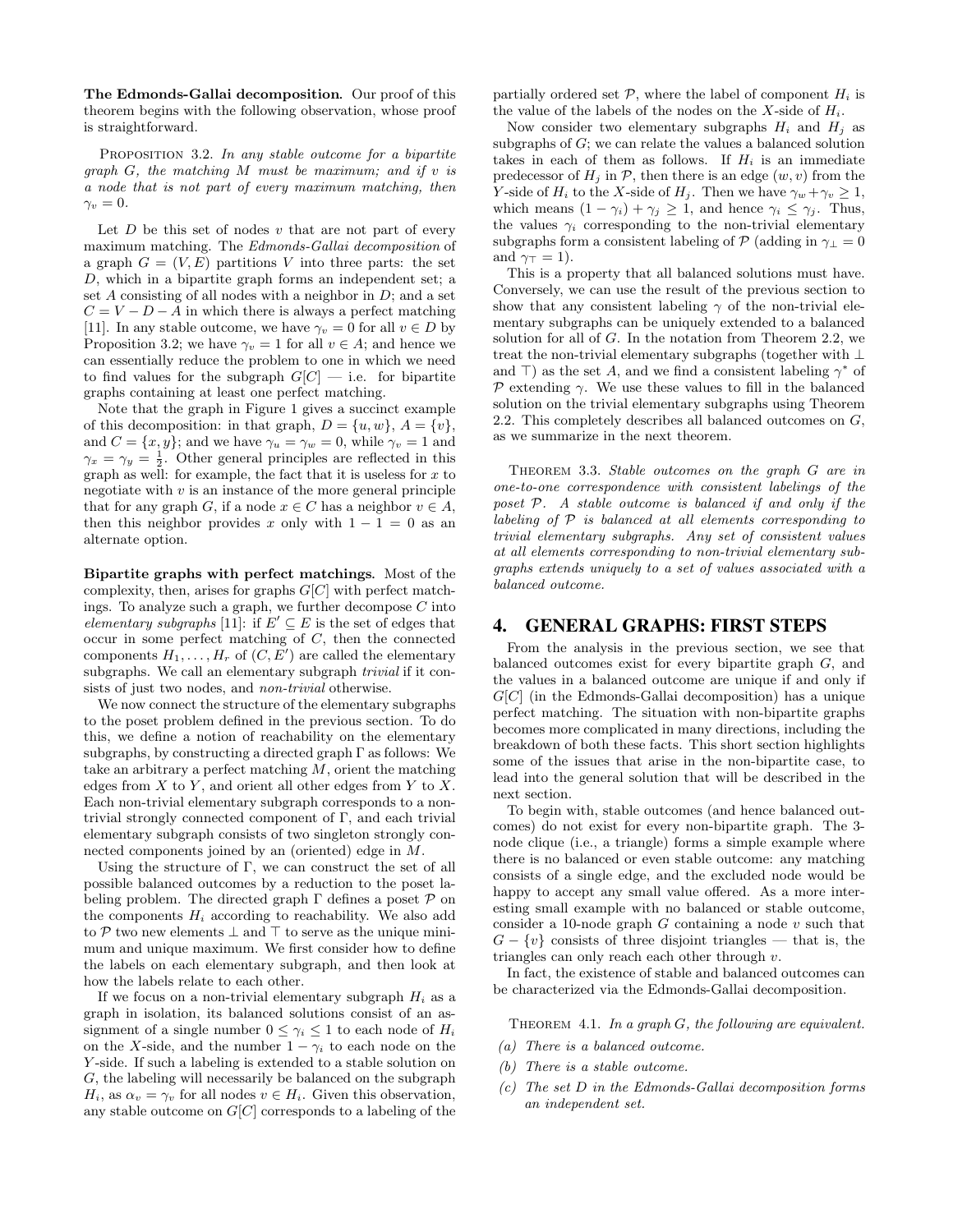

Figure 3: Examples of balanced outcomes in weighted network exchange problems.

The equivalence of (b) and (c) here is straightforward using Proposition 3.2, which applies to all graphs, not just bipartite ones. The non-trivial content of the theorem, that any graph with a stable outcome has a balanced one, will follow from our characterization of balanced outcomes in the next section.

The first step in this characterization is to reduce the  $problem$  — as we did for bipartite graphs as well — to the case in which there is a perfect matching. Specifically, if D forms an independent set, we will be able to set  $\gamma_v = 0$  for all  $v \in D$  and  $\gamma_v = 1$  for all  $v \in A$ , leaving us with the graph  $G[C]$  that we again (as in the bipartite case) decompose into elementary subgraphs. For bipartite graphs, recall that in a balanced outcome one could choose any value for the X-side of a non-trivial elementary subgraph; but in general graphs, even these values can be constrained. For example, the 4 node clique is an elementary graph; yet although it has multiple perfect matchings, any balanced outcome assigns value  $\gamma_v = \frac{1}{2}$  to each node v.

In the next section  $-$  working within the more general framework of weighted graphs — we show how the values in non-trivial elementary subgraphs are constrained, and how a generalization of the procedure to find balanced poset labelings can extend the balanced outcome from the non-trivial elementary subgraphs to the trivial ones as well.

# 5. BALANCED OUTCOMES IN GENERAL WEIGHTED GRAPHS

Finally, then, we consider the general version of the problem — network exchange on an arbitrary graph, where the value being divided on each edge can be an arbitrary positive number. We first need to make clear how to generalize the notion of a balanced outcome to this weighted case. Then, to construct balanced outcomes, we will no longer be able to use a direct reduction to the poset labeling problem, but we will be able to extend the approach there to our more general setting.

Stable and balanced outcomes in weighted graphs*.* To begin with, let  $G = (V, E)$  be a graph, with values  $\omega_{vw} \geq$ 0 on the edges  $(v, w) \in E$ . As before, each node v represents an agent who is trying to reach an agreement to split the value on at most one of its incident edges. By analogy with

the case of unit-weight edges, an outcome of this process is a matching M together with an assignment of a real number  $\gamma_v \geq 0$  to each node v, so that  $\gamma_v + \gamma_w = \omega_{vw}$  for all edges  $(v, w) \in M$ , and  $\gamma_v = 0$  for unmatched nodes v. We say that the outcome is *stable* if in addition we have  $\gamma_v + \gamma_w > \omega_{vw}$ for each edge  $(v, w) \in E$ . To extend the notion of a balanced outcome we need to define for each node  $v$  the best alternate value  $\alpha_v$  it can obtain by breaking the its current agreement. Formally, this is

$$
\alpha_v = \max_{(v,u)\in E: u \neq w} (\omega_{vu} - \gamma_u)^+,
$$

where  $w$  is the matched pair of  $v$ , we take the maximum to be 0 over the empty set, and for a real number  $\alpha$  we use  $(\alpha)^+$  to denote its positive part max $(\alpha, 0)$ . We say a stable outcome is a balanced if, in addition to the stability properties, we have  $\gamma_v - \alpha_v = \gamma_w - \alpha_w$  for every edge  $(v, w)$ in the matching.

Figure 3 illustrates some sample instances of weighted network exchange; edge weights are drawn inside the edges, and the values  $\gamma_v$  from the (in these cases, unique) balanced outcomes are shown next to the nodes.

It is not hard to show that a matching  $M$  in a stable or balanced outcome may no longer be of maximum size; however, it must be of maximum weight.

PROPOSITION 5.1. The matching  $M$  in a stable outcome must be a maximum-weight matching. If an outcome  $\gamma$  is stable with a matching M, then it is also stable with any other maximum-weight matching  $M'$ .

To make the discussion cleaner we introduce the following piece of additional notation: we define the slack of an edge  $(v, w)$  to be

$$
\sigma_{vw} = \gamma_v + \gamma_w - \omega_{vw}.
$$

Note that an outcome is stable if an only if  $\sigma_{vw} \geq 0$  for all edges  $(v, w) \in E$ . Further, we will define the slack of a node to be  $\sigma_v = \gamma_v - \alpha_v$ . Using the notion of node slacks, we can say that a stable outcome  $\gamma$  is balanced if and only if for every edge  $(v, w)$  in the matching, we have  $\sigma_v = \sigma_w$ .

The slack of a node is closely related to the slacks of the adjacent edges. To see this connection consider an edge  $(v, w)$  in the matching, with values  $\gamma_v$  and  $\gamma_w = \omega_{vw} - \gamma_v$ , and assume the value  $\alpha_v$  is determined by edge  $(v, u)$ ; that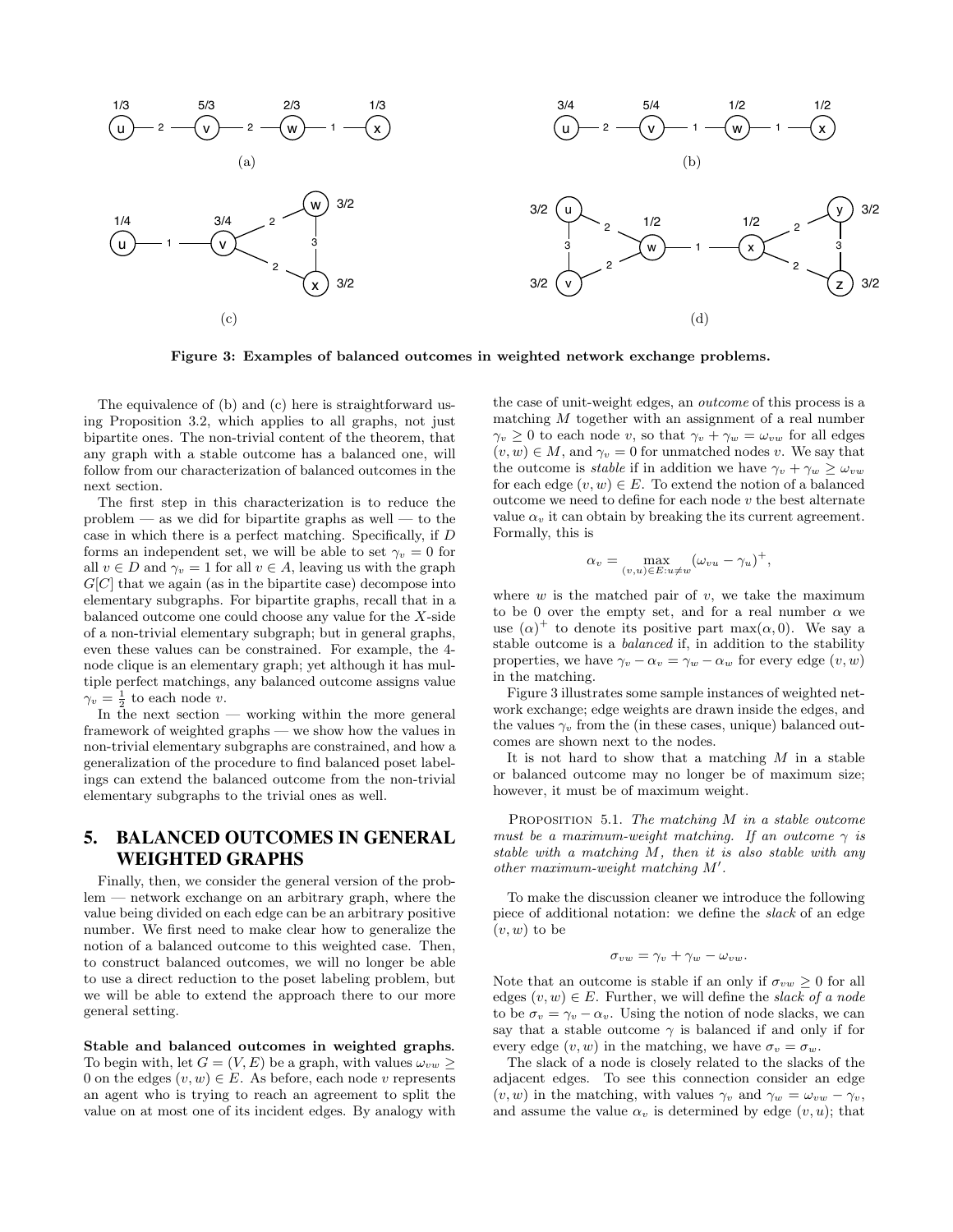

Figure 4: Simple examples of the four classes of alternating structures that can cause the solution to a 2-variable-per-inequality system not to exist, and can also serve to limit the maximum slack  $\sigma$ .

is  $\alpha_v = \omega_{vu} - \gamma_u$ . In this case,  $\gamma_v - \alpha_v = \sigma_{uv}$ . When  $\alpha_v = 0$ we get  $\sigma_v = \gamma_v$ , so if v is matched to w then

$$
\sigma_v = \min(\gamma_v, \min_{(v, u) \in E: u \neq w} \sigma_{uv}),
$$

the minimum of the value  $\gamma_v$  and the smallest slack of an unmatched edge adjacent to v.

In three of the four examples of Figure 3, the slack at each internal node is determined by the unique unmatched edge. In Figure 3(b), however, the internal node v has value  $\gamma_v$ exceeding the weight of the adjacent unmatched edge  $(v, w)$ , and so we have  $\alpha_w = 0$ .

Overview of the main result*.* Our main result shows that a graph has a balanced outcome whenever it has a stable one, and it gives a procedure to compute balanced outcomes, along with a characterization of all balanced outcomes.

THEOREM 5.2. If a graph  $G$  has a stable outcome, then it has a balanced outcome, and the set of all balanced outcomes can be constructed in polynomial time.

We start by characterizing the graphs that have stable outcomes, and understanding the connection of slack values with the slack variables of a certain linear program. By Proposition 5.1 if an outcome consisting of a matching M and values  $\gamma$  is stable, then this same set of values together with any other maximum-weight matching must also form a stable outcome. So we can use any maximum-weight perfect matching  $M$  in our stable outcome without loss of generality. We can think of the stability requirement as a linear program with two variables per inequality:

$$
\gamma_v \geq 0 \quad \forall v \in V
$$
  
\n
$$
\gamma_v = 0 \quad \forall v \in V \text{ unmatched}
$$
  
\n
$$
\gamma_v + \gamma_w = \omega_{vw} \quad \forall (v, w) \in M
$$
  
\n
$$
\gamma_v + \gamma_w \geq \omega_{vw} \quad \forall (v, w) \in E \setminus M
$$

Aspvall and Shiloach [1] show how to solve such linear programs via a dynamic programming algorithm, and give a characterization of the existence of the solution using alternating paths and cycles that are possibly not simple, as shown on Figure 4. In particular, the structures relevant to their characterization are simple alternating paths (Figure 4(a)), alternating cycles (Figure 4(b)), and blossoms and bi-cycles: non-simple alternating paths and cycles that contain within them simple odd alternating cycles, as shown in Figures  $4(c)$  and  $4(d)$ . We say that an alternating path or blossom is *anchored* at its degree-1 node(s), and in the characterization only consider copies of these structures that are anchored either at unmatched nodes or matching edges.

Aspvall and Shiloach show that an instance of the linear program is infeasible if and only if, for a subgraph of G consisting of one of these structures, the total weight on unmatched edges exceeds the total weight on matched edges. (To do this, we need to count each edge on the path portions of the blossoms and bi-cycles twice, as these structures should be viewed as non-simple walks that traverse this part twice.)

PROPOSITION 5.3. In a graph  $G$ , a stable outcome can be found if one exists by computing a maximum-weight matching M, and then solving the inequality system above to get the values  $\gamma_v$ .

We can think of the values  $\gamma_v$  in a stable outcome as dual variables for a fractional relaxation of the matching problem in which the (primal) constraints are simply that the fractional degree of each node should be bounded by 1. A matching M and set of values  $\gamma$  form a stable outcome if  $\gamma$  is feasible for the dual of this fractional matching relaxation, and the matching M and dual  $\gamma$  satisfy complementary slackness. In a bipartite graph such values always exist, as the matching polytope is described by the degree constraints. In the non-bipartite case, however, we do not always get such primal-dual solutions: the degree constraints form only a relaxation of the matching polytope, since the odd-subset constraints are missing.

Constructing a balanced outcome in weighted graphs*.* We prove Theorem 5.2 via a procedure to find all balanced outcomes. After showing how to construct one balanced outcome we show that our procedure can generate any balanced outcome. The approach is analogous to finding a balanced labeling of a poset from Section 2. We start with a maximum-weight matching, and we set values on the matched edges  $(v, w)$  gradually, spreading out the slack through the graph as much as possible, similar to how we spread out the gaps between labels in posets. A key difference, however, is that with posets we spread out the slack by considering only paths (i.e. chains); here, we have to consider the range of structures (paths, cycles, blossoms and bi-cycles) arising in the Aspvall-Shiloach characterization.

At the first iteration we find stable outcome values  $\gamma_v$  such that the slacks of all unmatched edges, and the slacks of all nodes, are at least a parameter  $\sigma$ , for as high a value of  $\sigma$  as possible. For example, if there are any unmatched nodes v in M then  $\sigma_v = \gamma_v = 0$  in all outcomes, and hence the first phases will have maximum  $\sigma = 0$ , and we will set  $\gamma_v = 0$ for all unmatched nodes  $v$ . In a general step, we have a subset A of the nodes where the outcome values  $\gamma_v$  for all  $v \in A$  have already been set, and we seek to maximize the slack on nodes and edges where values have not been set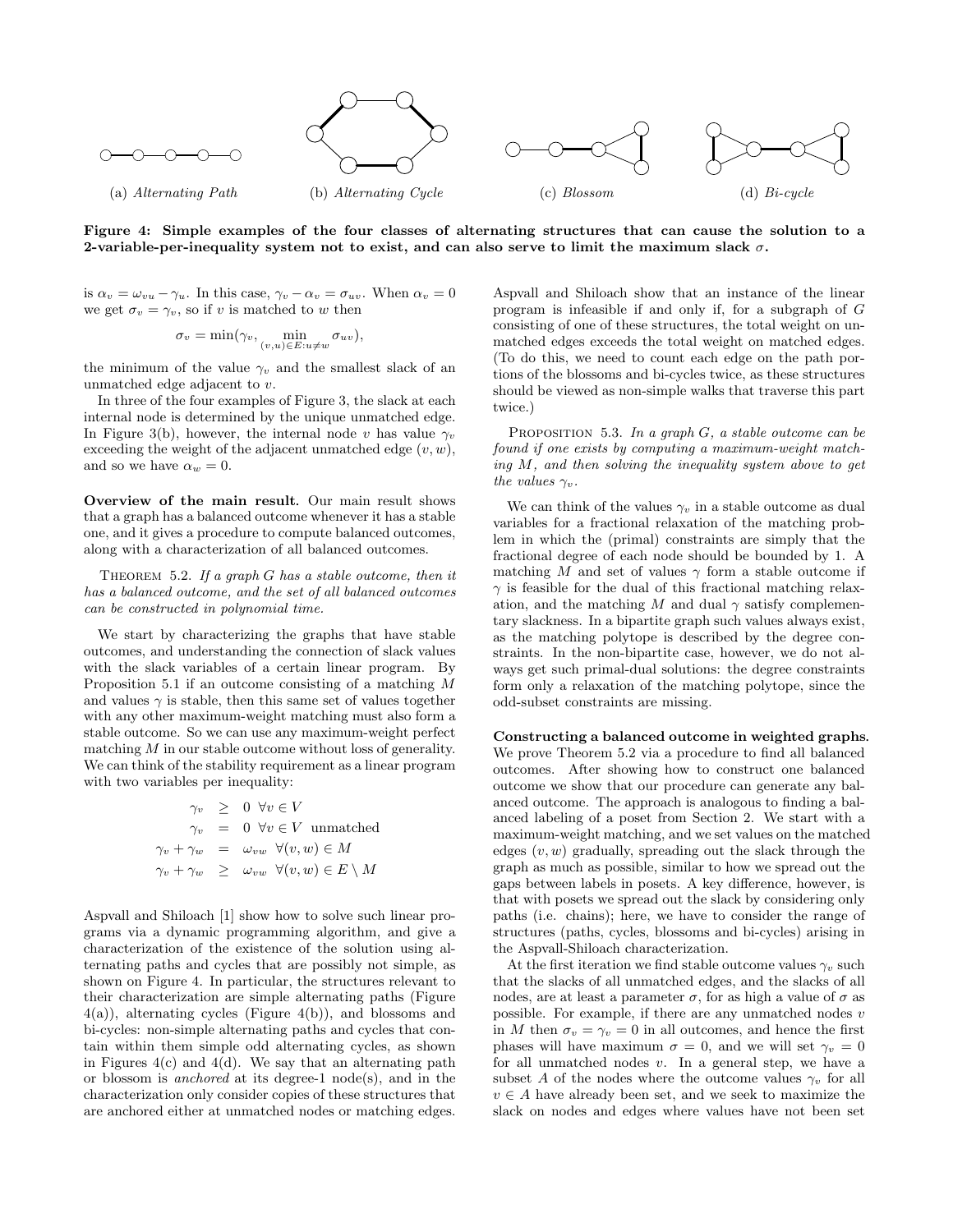by A. The process will set the small slack values first. In general, it is useful to consider analogies between the process as we specify it here, and the simpler process in Section 2 for producing a balanced labeling of a poset; there too, we committed gradually to the values at the elements, starting with small gaps (the analogues of slacks for poset elements).

To describe our process we need a few definitions. Let  $G = (V, E)$  be a graph, and let M together with values  $\gamma_v$ be a stable outcome of network exchange on G. Let A be a subset of the nodes. We will consider the values  $\gamma_v$  "set" for  $v \in A$ , but we'll maintain values for all nodes  $v \in V$ . (The values on nodes  $V - A$  are viewed as still changeable.) We will only work with sets A having the property that edges in the matching  $M$  are either contained in  $A$  or are disjoint from  $A$ ; the set  $A$  will also have the property that it contains all unmatched nodes, with  $\gamma_v = 0$  for each unmatched node  $\upsilon$ .

For running the process to find a balanced outcome, we will let  $\sigma_v$  be defined only by the values that are "set"; that is, we let  $\sigma_v(A)$  for a node  $v \in A$  be

$$
\sigma_v(A) = \min(\gamma_v, \min_{(v,u) \in E: u \neq w, u \in A} \sigma_{uv}),
$$

the minimum of the value  $\gamma_v$  and the smallest slack of an unmatched edge adjacent to  $v$  inside  $A$ . We say that the outcome is *balanced in A* if for all matching edges  $(v, w)$ with  $v, w \in A$ , we have  $\sigma_v(A) = \sigma_w(A)$ ; and we will assume that for all nodes  $v \in A$ , we have  $\sigma_v(A) \leq \sigma$ , while all slacks of nodes and edges not contained in A are at least  $\sigma$ .

To prove that this process finds a balanced outcome we will use the following strengthening of Theorem 5.2.

THEOREM 5.4. Consider a graph  $G = (V, E)$ , with a matching M and values  $\gamma_v$  constituting a stable outcome of network exchange on G. Let A be a subset of the nodes such that  $\sigma_v \leq \sigma$  for all nodes  $v \in A$ , and  $\sigma_v \geq \sigma$  for all nodes  $v \notin A$ , and suppose  $\gamma_v$  is balanced in A. Then there is a balanced outcome  $\gamma'$  such that  $\gamma_v = \gamma'_v$  on all nodes  $v \in A$ .

Consider the following linear program seeking to maximize the smallest slack of all edges and nodes not in  $A$ . Let  $E(A)$ be the set of edges contained in A.

$$
\max \sigma' \n\gamma'_v \geq \sigma' \forall v \in V \setminus A \n\gamma'_v + \gamma'_w = \omega_{vw} \forall (v, w) \in M \n\gamma'_v + \gamma'_w \geq \omega_{vw} + \sigma' \forall (v, w) \in E \setminus (M \cup E(A)) \n\gamma'_v = \gamma_v \forall v \in A.
$$

We will proceed using the Aspvall-Shiloach characterization of feasibility mentioned above. We find a structure C from their theorem that limits the maximum  $\sigma'$  in the linear program, and we "spread out" this available slack  $\sigma'$  across C. Recall that an alternating path or blossom is anchored at the end(s) of the path; because values  $\gamma_v$  are already set for nodes in A, we consider only alternating paths and blossoms anchored either at a matching edge or at a node in A.

To do this, we need to define the available slack  $\sigma(C)$  for any of the structures arising from the Aspvall-Shiloach theorem. This available slack will be built from a simpler quantity  $\phi(C)$ , defined for all these structures as the difference in weight between matched and unmatched edges, counting the path portions of blossoms and bi-cycles twice. Also, the extent to which we can spread out the slack depends on a

quantity  $n(C)$  that captures the number of distinct slack values over which it can be spread out.

We now define the slack  $\sigma(C)$ , as well as  $n(C)$ , in several cases, depending on the structure of C. First, for a cycle, or a path anchored in matching edges, we simply define  $\sigma(C)$  =  $\phi(C)$ . If  $\sigma(C) < 0$  then augmenting the matching along C results in a matching of larger weight. If  $\sigma(C) \geq 0$  then in any stable solution the sum of the slacks of the unmatched edges along C (plus the slacks of the end nodes) sum to  $\sigma(C)$ , and hence  $\sigma(C)/n(C)$  is a bound on the maximum slack  $\sigma'$ , where  $n(C)$  is the number of unmatched edges along C for a cycle, and the number of unmatched edges plus two for a path, so as to also count the slack variables of the end nodes.

This observation also extends to a bi-cycle or blossom C anchored at matching edges: again we define  $\sigma(C) = \phi(C)$ . We define  $n(C)$  by counting the edges (and the end node) along the path portion twice. It is not hard to see that if  $\sigma(C)$  < 0, then no stable outcome can exist (even though the matching may be of maximum weight). Also, since  $\sigma(C)$ is the sum of the slacks of the unmatched edges (and end node) along the structure,  $\sigma(C)/n(C)$  bounds the maximum slack.

For a blossom C anchored at a node  $v \in A$ , we define  $\sigma(C) = \phi(C) - 2\gamma_v$ ; for a path P anchored at nodes  $v, w \in A$ , we define  $\sigma(P) = \phi(P) - \gamma_v - \gamma_w$ ; and finally, if a path P is anchored at one end at a node  $v \in A$ , and at a matched edge at the other end, we define  $\sigma(P) = \phi(P) - \gamma_v$ . Note that the value depends only on the values  $\gamma_v$  for the nodes  $v \in A$ and the structure, and doesn't depend on any values not yet "set". Let  $n(C)$  for such structures denote the number of slack variables not yet set along the structure, i.e., not counting slacks for the ends anchored in A. As before we have that  $\sigma(C)$  is the sum of the slacks of the unmatched edges along the structure plus the ends not anchored in A, and hence  $\sigma(C)/n(C)$  is a bound on the maximum slack.

From the Aspvall-Shiloach characterization of feasibility [1] we get that the highest possible value  $\sigma'$  is limited by the smallest ratio over the structures  $C$ .

PROPOSITION 5.5. The maximum value of  $\sigma'$  of the linear program above is equal to the smallest value of  $\sigma(C)/n(C)$ , where C ranges over all possible alternating cycles, paths, blossoms, and bi-cycles.

Proof of Theorem 5.4. First we put each unmatched node v into A and set  $\gamma_v = 0$  for such nodes. We then proceed by induction on the number of nodes in  $V \setminus A$ . We use the Aspvall-Shiloach dynamic programming algorithm [1] with  $\sigma'$  as a parameter to solve this linear program. Let  $\gamma^*$  be a solution with value  $\sigma^*$ . Recall that by assumption we have  $\sigma^* \geq \sigma$ .

By Proposition 5.5 the maximum of  $\sigma^*$  is limited by a path, cycle, blossom or bi-cycle C. We find such a limiting structure C, and let  $A^* = A \cup C$ . Note that the slacks  $\sigma_{vw}$ for unmatched edges in C must equal  $\sigma^*$  as well as  $\gamma_v = \sigma^*$ if C is anchored at a node  $v \notin A$ , as these values average to  $\sigma^*$ .

We claim  $\gamma^*$ ,  $\sigma^*$  and  $A^*$  satisfy the theorem's conditions, which will finish the proof by induction on the size of  $V \setminus A$ .

First note that the nodes  $v \in A$  remain balanced in A. This is true as all slacks not fully contained in A are at least  $\sigma^* \geq \sigma$  and hence for nodes in A the minimum slack value is attained as before:  $\sigma_v$  does not change for  $v \in A$ . Second, matching edges do not leave  $A^*$ . This follows as the limiting